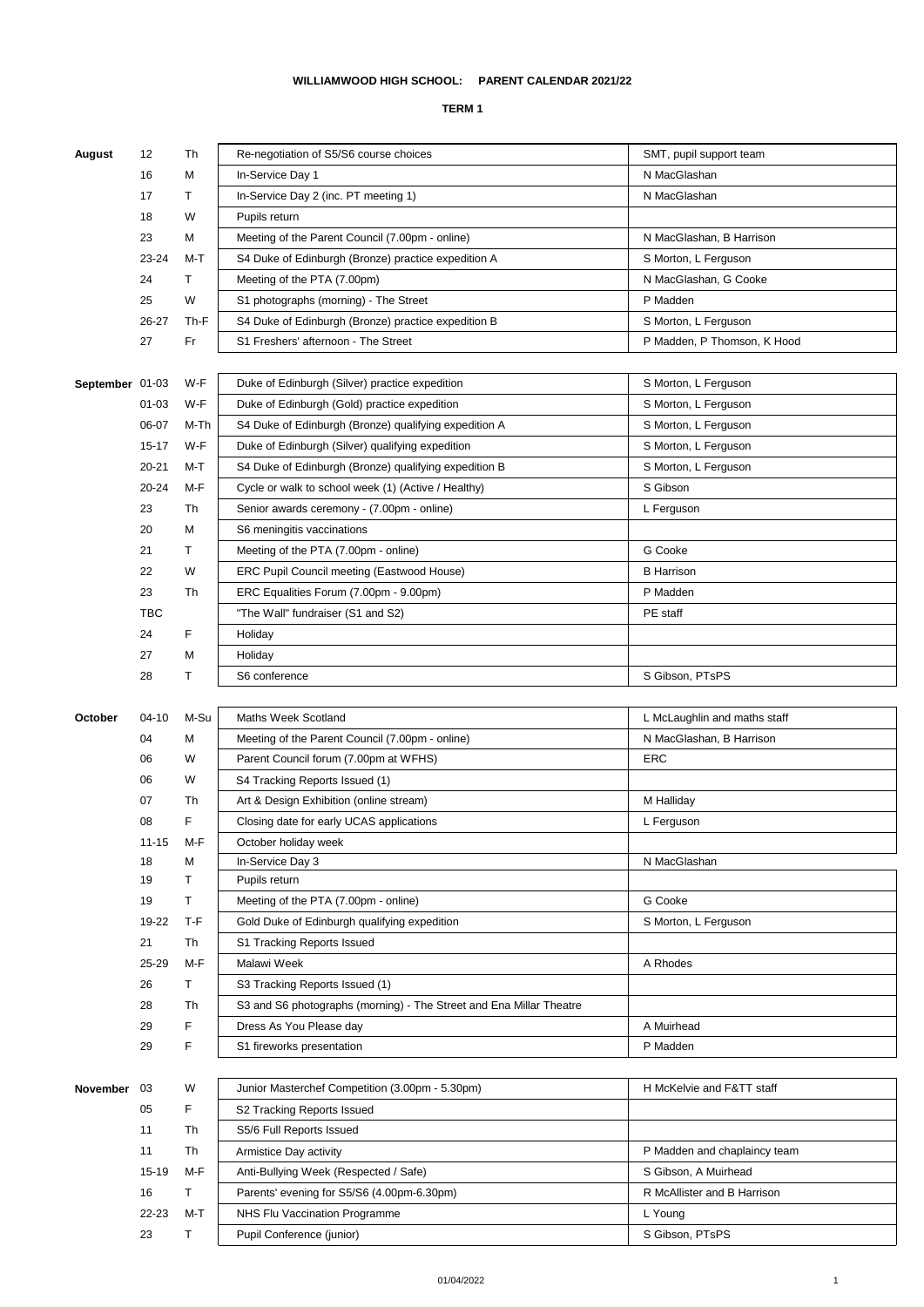**WILLIAMWOOD HIGH SCHOOL: PARENT CALENDAR 2021/22**

| <b>November</b> | -29        | м  | Meeting of the Parent Council (7.00pm - online) | N MacGlashan, B Harrison          |
|-----------------|------------|----|-------------------------------------------------|-----------------------------------|
|                 | 30         |    | Meeting of the PTA (7.00pm - online)            | G Cooke                           |
|                 |            |    |                                                 |                                   |
| <b>December</b> | <b>TBC</b> |    | <b>Blood Transfusion Service visit</b>          | <b>B</b> Harrison                 |
|                 | 3          | F  | S4 Full Reports Issued                          |                                   |
|                 | 9          | Th | Parents' evening for S4 (4.00pm-6.30pm TBC)     |                                   |
|                 | 10         | F. | Christmas Fayre                                 | V Martin, D Cohen, S Rattan       |
|                 | 10         | F. | Dress As You Please day                         | A Muirhead                        |
|                 | 13         | м  | Virtual Christmas Music Showcase                | R MacIntosh, M McDonald           |
|                 | 14         | T. | Meeting of the PTA (7.00pm - online)            | N MacGlashan, G Cooke, B Harrison |
|                 | 16         | Th | Senior drama production (virtual)               | M McGowan                         |
|                 | 22         | W  | School closes at 2.30pm for Christmas holiday   |                                   |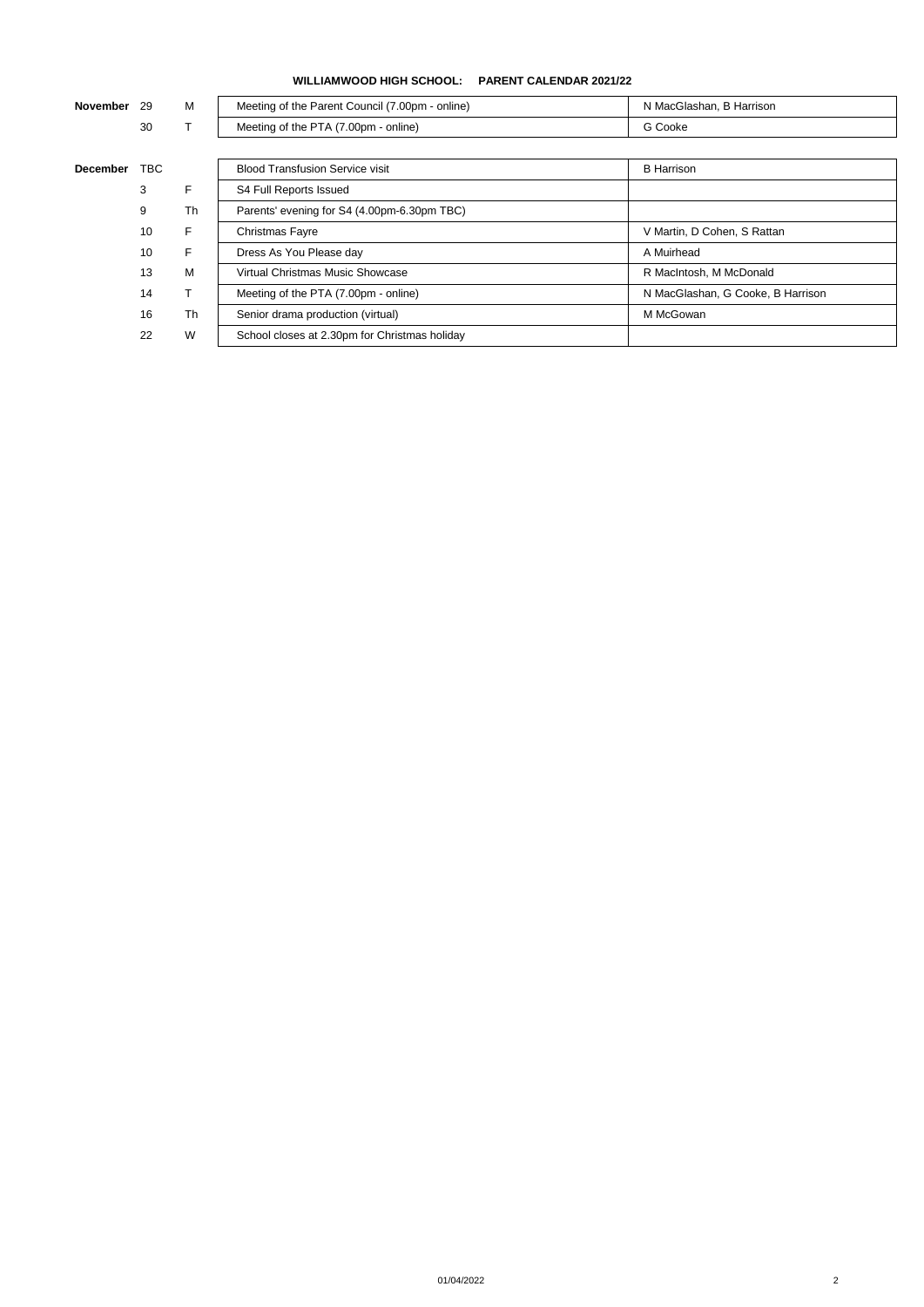## **WILLIAMWOOD HIGH SCHOOL: PARENT CALENDAR 2021/22**

| <b>TERM 2 January</b> | 05             | W    | Pupils return                                                    |                                   |
|-----------------------|----------------|------|------------------------------------------------------------------|-----------------------------------|
|                       | 07             | F    | <b>UCAS</b> closing date                                         | L Ferguson                        |
|                       | 12             | W    | Options information evening for parents of S5 - Library (7.00pm) | DHT (S4)                          |
|                       | 14             | F    | <b>Holocaust Memorial Day</b>                                    | N Mowat                           |
|                       | 17             | M    | Prelim. examinations (S4/S5/S6) begin                            | <b>B</b> Harrison                 |
|                       | 18             | т    | Meeting of the PTA (7.00pm)                                      | G Cooke                           |
|                       | 19             | W    | S3 Tracking Reports Issued (2)                                   |                                   |
|                       | 19             | W    | ERC Equalities Forum (7.00pm - 9.00pm)                           | P Madden                          |
|                       | 20             | Th   | Options information evening for parents of S2 (7.00pm - virtual) | S Gibson                          |
|                       | 24             | М    | Inoculations (library - am)                                      | L Young                           |
|                       | 24-28          | M-F  | Options week for S2 pupils                                       | Principal teachers                |
|                       | 25             | т    | CSS careers event                                                | L Macdonald                       |
|                       |                |      |                                                                  |                                   |
| February              | $\overline{2}$ | W    | S2 Full Reports Issued                                           |                                   |
|                       | 02             | W    | Young Singer of the Year competition (virtual)                   | S Skerritt                        |
|                       | 04             | F    | In-service day 4                                                 | N MacGlashan                      |
|                       | 07             | М    | Holiday                                                          |                                   |
|                       | 08             | Τ    |                                                                  |                                   |
|                       |                |      | Holiday<br>Parents' evening for S2 (4.00pm-6.30pm TBC)           | S Gibson                          |
|                       | 10             | Th   |                                                                  |                                   |
|                       | 10             | Th   | WHS cross country championships (S1-3)                           | P Madden                          |
|                       | 11             | F    | S3 Duke of Edinburgh (Bronze) training day 1                     | S Morton, L Ferguston             |
|                       | 14             | M    | S3 options with PTPS                                             | S Gibson and pupil support team   |
|                       | 15             | т    | Meeting of the PTA (7.00pm)                                      | G Cooke                           |
|                       | 16             | W    | ERC Pupil Council meeting (Eastwood House)                       | <b>B</b> Harrison                 |
|                       | 16             | W    | Parent Council forum                                             | <b>ERC</b>                        |
|                       | 21             | M    | AGM of the Parent Council (7.00pm)                               | N MacGlashan, B Harrison          |
|                       | 22             | т    | ERC cross country championships                                  | P Thomson                         |
|                       |                |      |                                                                  |                                   |
|                       | 24             | Th   | Options information evening for parents of S4 (7.00pm virtual)   | DHT (S4)                          |
|                       |                |      |                                                                  |                                   |
| March                 | 01             | т    | PT meeting 7 (3.45pm)                                            | N MacGlashan                      |
|                       | 01             | Τ    | HPV Immunisation                                                 | L Young                           |
|                       | 02             | W    | S4 Tracking Reports Issued (2)                                   | DHT (S4)                          |
|                       | 03             | Th   | S5 Option Presentation (virtual)                                 | R McAllister                      |
|                       | 10             | Th   | S4 to S5 option day                                              | DHT (S4) and pupil support team   |
|                       | 11             | F    | Dress As You Please - for Sport Relief                           | A Muirhead                        |
|                       | 15             | Т    | S5 to S6 option day                                              | DHT (S5) and pupil support team   |
|                       | 15             | Τ    | Meeting of the PTA (7.00pm)                                      | N MacGlashan, G Cooke             |
|                       | 16             | W    | S5/6 Tracking Reports Issued                                     |                                   |
|                       | 16             | W    | Duke of Edinburgh (Bronze) parents' information evening (video)  | L Ferguson                        |
|                       | 18             | F    | S3 Duke of Edinburgh (Bronze) training day group B               | L Ferguson                        |
|                       | $21 - 22$      | M-T  | S3 Duke of Edinburgh (Bronze) practice expedition A              | L Ferguson                        |
|                       | 23             | W    | Convener's Awards (Carmichael Hall)                              | L Ferguson                        |
|                       | 25             | F    | S3 Duke of Edinburgh (Bronze) training day group C               | L Ferguson                        |
|                       | 28-29          | M-T  | S3 Duke of Edinburgh (Bronze) practice expedition group B        | L Ferguson                        |
|                       | 30-31          | W-Th | S3 Duke of Edinburgh (Bronze) practice expedition C              | L Ferguson                        |
|                       |                |      |                                                                  |                                   |
| <b>TERM 3 April</b>   | 01             | F    | School closes at 2.45pm for Easter holidays                      |                                   |
|                       | 04-08          | M-F  | Easter School (5 days)                                           | N MacGlashan                      |
|                       | $11 - 18$      | M-M  | Holiday                                                          |                                   |
|                       | 19             | Т    | Pupils return                                                    |                                   |
|                       | 19             | т    | Meeting of the PTA (7.00pm)                                      | N MacGlashan, G Cooke, B Harrison |
|                       | 19             | т    | S3 Exams begin                                                   |                                   |
|                       | 20             | W    | S6 graduation - The Street (7.00pm)                              | <b>B</b> Harrison                 |
|                       | 20             | W    | Transitions sports day (am)                                      | F McLure                          |